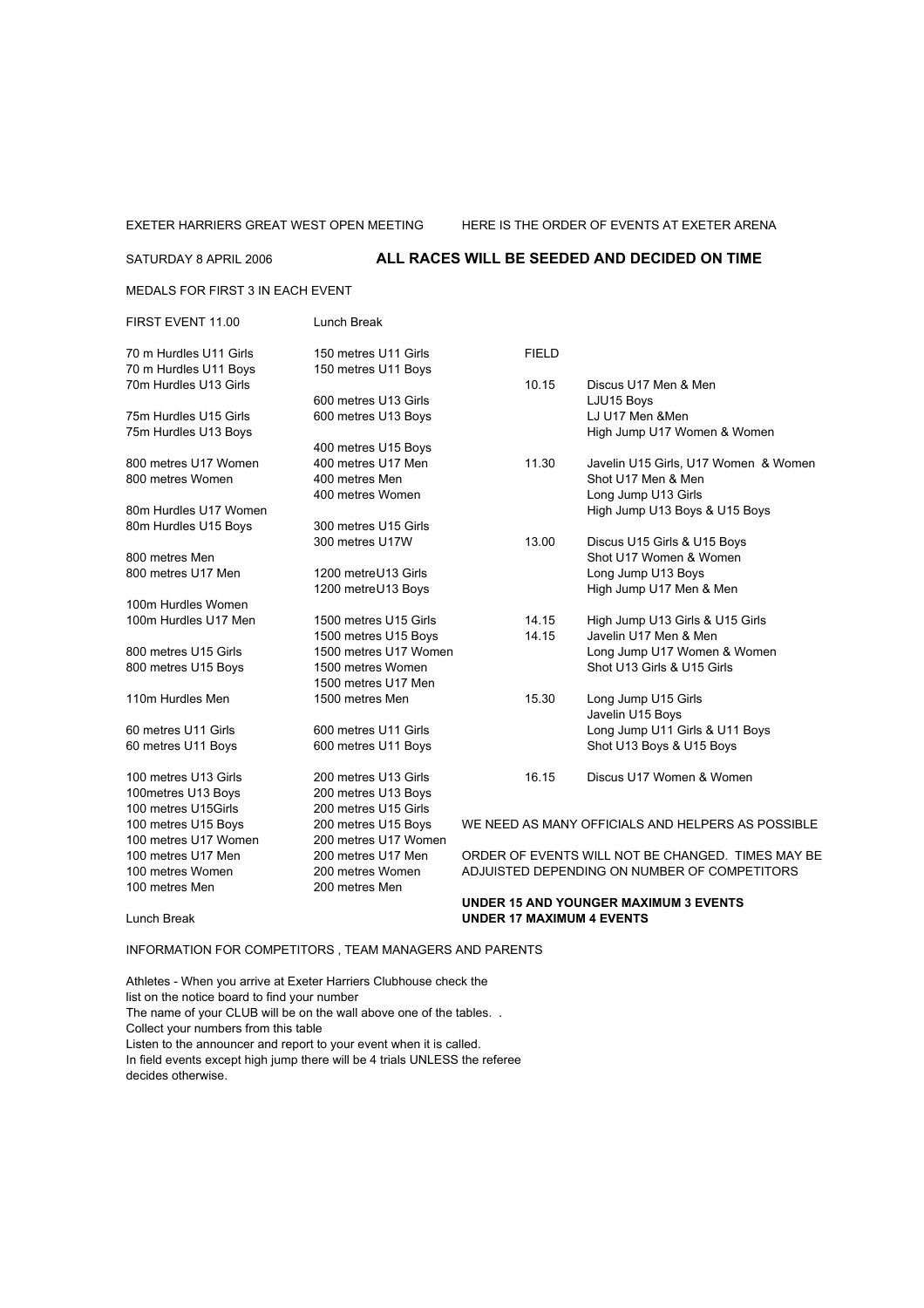|                                                                                                                                                                                                                                                                                                                                                                                                                                                  |                                                                                                                                                                                                                                                                                                                                                                                                                                                                                                                                               | Surname                                                                                                                                                                                                                                                                                                                                                                                                                                                                                                                                                                                                                                     | Club<br>UNDER 11 GIRLS AND UNDER 13 GIRLS                                                                                                                                                                                                                                                                                                                                                                                                                                                                                                                                                                                                                                                                                        | Group                                                                                                                                                                                                                                                                                                                                                                                                                                                                            | <b>DOR</b>                                                                                                                                                                                                                                                                                                                                                                                                                                                                                                                                                                                                                                                                                                 |                                                                                                                                                                                                                                                                                                    |                                                                                                |                                                                                                                                                                                                                                                                                                                                                                                                                                                   |                                                                                                                                                                                                                                                                   |                                                                           |     |                                                                                                                                                                                                                                                                                                                                                                                                                                                                                                                                                                           |
|--------------------------------------------------------------------------------------------------------------------------------------------------------------------------------------------------------------------------------------------------------------------------------------------------------------------------------------------------------------------------------------------------------------------------------------------------|-----------------------------------------------------------------------------------------------------------------------------------------------------------------------------------------------------------------------------------------------------------------------------------------------------------------------------------------------------------------------------------------------------------------------------------------------------------------------------------------------------------------------------------------------|---------------------------------------------------------------------------------------------------------------------------------------------------------------------------------------------------------------------------------------------------------------------------------------------------------------------------------------------------------------------------------------------------------------------------------------------------------------------------------------------------------------------------------------------------------------------------------------------------------------------------------------------|----------------------------------------------------------------------------------------------------------------------------------------------------------------------------------------------------------------------------------------------------------------------------------------------------------------------------------------------------------------------------------------------------------------------------------------------------------------------------------------------------------------------------------------------------------------------------------------------------------------------------------------------------------------------------------------------------------------------------------|----------------------------------------------------------------------------------------------------------------------------------------------------------------------------------------------------------------------------------------------------------------------------------------------------------------------------------------------------------------------------------------------------------------------------------------------------------------------------------|------------------------------------------------------------------------------------------------------------------------------------------------------------------------------------------------------------------------------------------------------------------------------------------------------------------------------------------------------------------------------------------------------------------------------------------------------------------------------------------------------------------------------------------------------------------------------------------------------------------------------------------------------------------------------------------------------------|----------------------------------------------------------------------------------------------------------------------------------------------------------------------------------------------------------------------------------------------------------------------------------------------------|------------------------------------------------------------------------------------------------|---------------------------------------------------------------------------------------------------------------------------------------------------------------------------------------------------------------------------------------------------------------------------------------------------------------------------------------------------------------------------------------------------------------------------------------------------|-------------------------------------------------------------------------------------------------------------------------------------------------------------------------------------------------------------------------------------------------------------------|---------------------------------------------------------------------------|-----|---------------------------------------------------------------------------------------------------------------------------------------------------------------------------------------------------------------------------------------------------------------------------------------------------------------------------------------------------------------------------------------------------------------------------------------------------------------------------------------------------------------------------------------------------------------------------|
| 31<br>32<br>$rac{34}{34}$<br>35                                                                                                                                                                                                                                                                                                                                                                                                                  | Talia<br>Katie<br>Holly<br>Elino<br>Lily                                                                                                                                                                                                                                                                                                                                                                                                                                                                                                      | Sullens<br>Yeomans<br>Keane<br>Streeter<br>Bayley                                                                                                                                                                                                                                                                                                                                                                                                                                                                                                                                                                                           | Exeter H<br>Liveworth<br>Plymouth AC<br>Torbay AC<br>Exeter H                                                                                                                                                                                                                                                                                                                                                                                                                                                                                                                                                                                                                                                                    | U11<br>U11                                                                                                                                                                                                                                                                                                                                                                                                                                                                       | 19.03.1996<br>21.09.1995<br>28.03.1996<br>12.02.1996                                                                                                                                                                                                                                                                                                                                                                                                                                                                                                                                                                                                                                                       | F<br>Ė                                                                                                                                                                                                                                                                                             |                                                                                                | 60<br>-00<br>00<br>00                                                                                                                                                                                                                                                                                                                                                                                                                             | 150 LJ<br>150<br>600 70H                                                                                                                                                                                                                                          | 600                                                                       |     | £5.00<br>E5.00<br>£5.00<br>£3.00 £2 to pay<br>£5.00 Cash                                                                                                                                                                                                                                                                                                                                                                                                                                                                                                                  |
| 39<br>40<br>41<br>42<br>$\frac{13}{44}$<br>45<br>46<br>47<br>48<br>40<br>50<br>51<br>53<br>54<br>55<br>56<br>8888<br>61<br>62<br>63                                                                                                                                                                                                                                                                                                              | Lucy<br>Abbigale<br>Rebecca<br>Lamorna<br>Megan<br>Jessica<br>Rebecca<br>Rosie<br>Beth<br>Gabi<br>Abigail<br>Abigail<br>Bridie<br>Nichola<br>Sophie<br>Sophie<br>Rebecca<br>Imogen<br>Laura<br>Kim<br>Lauren<br>Sophie<br>Samantha<br>Laura<br>UNDER 15 GIRLS                                                                                                                                                                                                                                                                                 | Smith<br>Frost<br>Mark<br>Newman<br>Hansen<br>Harvey<br>Brown<br>Chamberlain<br>Skinner<br>Tillson, Hawke<br>Purdy<br>Gimbuta<br>Head<br>Hawksworth<br>Slade<br>Bannan<br>Truman<br>Dinham-Price<br>Dodd<br>Tucker<br>Coates<br>O'Neill<br>Walker<br>Smith                                                                                                                                                                                                                                                                                                                                                                                  | Fyster H<br>Dartmouth AC<br>Cornwall AC<br>Comwall AC<br>EVH<br>EVH<br>-<br>Exeter H<br>Exeter H<br>Exeter H<br>Exeter H<br>Exeter H<br>Exeter H<br>Launceston AC<br>NDAC<br>NDAC<br>Plymouth AC<br>Plymouth AC<br>Sidmouth Coll<br>SDAC<br>SDAC<br>Teign<br>Torbay AC<br>Torbay AC<br>Wessey & Rath                                                                                                                                                                                                                                                                                                                                                                                                                             | U13<br>U13<br>U13<br>U <sub>13</sub><br>U <sub>13</sub><br>U <sub>13</sub><br>U <sub>13</sub><br>U13<br>U13<br>U13<br>U13<br>U13<br>U13<br>U13<br>U13<br>U13<br>U13<br>U13<br>U13<br>U13<br>U13<br>U13<br>U13<br>U13<br>U13<br>U13<br>U13                                                                                                                                                                                                                                        | 21.01.1994<br>21.07.1994<br>13.06.1994<br>07.03.1995<br>11.10.1994<br>03.11.1993<br>11.08.1995<br>07.06.1994<br>23.02.1995<br>28.09.1994<br>28.05.1995<br>16.03.1995<br>07.04.1994<br>30.08.1994<br>11.12.1994<br>05.06.1994<br>18.11.1993<br>01.12.1994<br>20.01.1995<br>23.10.1993<br>23.03.1994<br>07.09.1993<br>13.05.1994                                                                                                                                                                                                                                                                                                                                                                             | F<br>F<br>Ė<br>F<br>F<br>F<br>F<br>F<br>F<br>Ė<br>F<br>F<br>F<br>F<br>F<br>F<br>p.                                                                                                                                                                                                                 |                                                                                                | 600<br>100 Shot<br>$\frac{100}{200}$<br>$\frac{100}{100}$<br>100<br>600<br>100 70H<br>100<br>$\begin{array}{c} 100 \text{ LJ} \\ 100 \text{ LJ} \\ 100 \text{ LJ} \\ 100 \\ 600 \text{ HJ} \\ \text{m} \end{array}$<br>200 Shot<br>100 LJ<br>100 LJ<br>$\begin{array}{l} 100 \\ 100 \\ 600 \, \text{LJ} \\ 100 \, \text{70H} \\ 100 \, \text{70H} \end{array}$<br>100 LJ<br>1200 70H<br>100                                                       | 1200<br>200 70H<br>$\begin{array}{r}\n 1.00111 \\ + 1.00111 \\ + 1.00011\n \end{array}$<br>200 70H<br>1200<br>ы<br>200 HJ<br>1200 LJ<br>Jay<br>200<br>Shot<br>Ш<br>200 LJ                                                                                         |                                                                           |     | £4.00<br>£4.00<br>E5.00<br>£5.00<br>£3.00<br>£5.00 Cash<br>£4.00<br>Cash<br>£5.00<br>£5.00<br>E4.00<br>£4.00<br>£5.00<br>£5.00<br>$\overline{\text{Csh}}$<br>£5.00<br>£4.00 Cash<br>£4.00 Cash<br>E3.00<br>£4.00<br>£4.00<br>£4.00<br>£5.00 Cash<br>£5.00 Cash<br>£5.00                                                                                                                                                                                                                                                                                                   |
| 72<br>73<br>747782<br>83<br>84<br>85<br>87<br>2222<br>95<br>96<br>97<br>98<br>99<br>124<br>139<br>152<br>153<br>154<br>155<br>156<br>157<br>158<br>159<br>160<br>161<br>162<br>163                                                                                                                                                                                                                                                               | Hattie<br>Natalie<br>Hannah<br>Vicky<br>Amy<br>Ellie<br>Emma<br>Camilla<br>Zoe<br>Charlotte<br>Jenny<br>Anna<br>Ellie<br>Megan<br>Laura<br>Laura<br>Louise<br>Izzy<br>Heather<br>Louise<br>Caroline<br>Thuza<br>Jessica<br>Olvia<br>Kiah<br>Kelly<br>Katie<br>Terri-Louise<br>Jayde<br>Phoebe<br>Cara<br>Kerry<br>Sian                                                                                                                                                                                                                        | Bayley<br>Taylor<br>Iles<br>Mark<br>mark<br>Rundle<br>Starr<br>Hunt<br>Goodfellow<br>Rosser<br>Maxwell<br>Robinson<br>Rust<br>russ<br>Chittock<br>Andrew<br>Cole<br>Hawksworth<br>-<br>Hughes<br>Jeffs<br>Mustard<br>Way<br>Parm<br>Edworthy<br>Driver<br>Driver<br>Rosen<br>Weir<br>Dean<br>Coysh<br>Moran<br>James<br>Tucker<br>Cole<br>Schofield<br>UNDER 17 WOMEN AND WOMEN                                                                                                                                                                                                                                                             | Exeter H<br><b>NDAC</b><br>NUAC<br>Cornwall AC<br>Cornwall AC<br>Cornwall AC<br>Cornwall AC<br>Exeter H<br>Exeter H<br>Exeter H<br>Exeter H<br>Exeter H<br>Exeter H<br>NDAC<br>NDAC<br>NDAC<br><b>NDAC</b><br><b>NDAC</b><br>NDAC<br>NDAC<br>NDAC<br>Newton Abbot AC<br>Newton Abbot AC<br>Plymouth AC<br>Plymouth AC<br>Plymouth AC<br>Plymouth AC<br>Sidmouth Coll<br>SDAC<br>SDAC<br>SDAC<br>SDAC<br>SDAC<br>Teignmouth CC<br>Torbay AC                                                                                                                                                                                                                                                                                       | <b>U15</b><br><b>U15</b><br>U15<br>U15<br>U15<br>U15<br>U15<br>U15<br>U15<br>U15<br>U15<br>U15<br>U15<br>U15<br>U15<br><b>U15</b><br><b>U15</b><br><b>U15</b><br>U15<br>U15<br>U15<br>U15<br>U15<br>U15<br><b>U15</b><br><b>U15</b><br>U15<br>U15<br>U15<br>U15<br><b>U15</b><br><b>U15</b><br><b>U15</b><br><b>U15</b>                                                                                                                                                          | 26.11.1992<br>12.04.1992<br>26.06.1993<br>17.05.1993<br>29.08.1992<br>21.01.1992<br>11.10.1992<br>31.01.1992<br>05.08.1992<br>05.06.1993<br>12.10.1991<br>17.09.1992<br>25.05.1992<br>28.09.1992<br>20.04.1992<br>03.02.1992<br>17.07.1993<br>04.09.1992<br>28.02.1992<br>31.07.1993<br>03.05.1993<br>03.05.1993<br>17.09.1991<br>11.12.1992<br>22.09.1992<br>14.04.1993<br>14.10.1991<br>11.09.1991<br>29.03.1993<br>07.01.1992<br>18.01.1993                                                                                                                                                                                                                                                             | F<br>F<br>F<br>F<br>F<br>F<br>F<br>F<br>F<br>F<br>F<br>F<br>F<br>F<br>F<br>F<br>F<br>F<br>F<br>F<br>F<br>F<br>F                                                                                                                                                                                    | Shot<br>Shot<br>Shot<br>75H                                                                    | 200<br>200 HJ<br>1500<br>200<br>100<br>1500<br>Dis<br>100 75H<br>10075H<br>Dis<br>800<br>200<br>Dis<br>ton<br>200 HJ<br>300 HJ<br>100<br>800 Shot<br>100<br>$\begin{array}{c} 100 \\ 100 \\ 200 \\ 100 \\ \ldots \end{array}$<br>100<br>1500 LJ<br>100<br>100 LJ                                                                                                                                                                                  | 800<br>Jay<br>800<br>Jay<br>ü<br>ю<br>Ц<br>Jay<br>1500 HJ<br>800<br><b>Ja</b><br>$200$ Shot<br>$LJ$<br>$Jav$<br>200<br>200 LJ<br>200<br>$\begin{array}{l} 200 \\ 200 \\ 200 \\ 800 \text{ LJ} \\ 200 \\ \end{array}$<br>200 HJ<br>Dis                             | 800<br>300                                                                |     | £4.00 Cash<br>£4.00 Cash<br>£5.00<br>£3.00<br>£4.00 Cash<br>£3.00 Cash<br>£3.00 Cash<br>£5.00<br>£5.00<br>£5.00<br>£4.00 Cash<br>£5.00<br>£4.00<br>£5.00<br>£5.00<br>£4.00<br>14.00<br>£5.00<br>£5.00 Cash<br>£5.00<br>~~~~<br>£5.00<br>£5.00<br>£5.00<br>£5.00 Cash<br>£4.00<br>£5.00<br>£4.00<br>£5.00<br>£4.00<br>£3.00 Cash<br>£5.00 Cash                                                                                                                                                                                                                             |
| 164<br>65<br>168<br>169<br>178<br>179<br>187<br>190<br>191<br>---<br>192<br>193<br>194<br>195<br>196<br>197<br>198<br>199<br>300                                                                                                                                                                                                                                                                                                                 | Sophy<br>Gamet<br>Christie<br>Sophie<br>Anna<br>Leath<br>Leanne<br>Elie<br>Elle<br>Fran<br>-<br>Katie<br>Hollie<br>Emily<br>Robyn<br>Rachel<br>Jenna<br>Emily<br>Amy<br>Josie                                                                                                                                                                                                                                                                                                                                                                 | Lyne-Ley<br>Mackinder<br>Smith<br>Skinner<br>Ford<br>Glover<br>Grant<br>Ley<br>Norman<br>Wickman<br>Wright<br>Martin<br>Keane<br>Heard<br>Schofield<br>Widnall<br>Wyatt-Haines<br>Wison                                                                                                                                                                                                                                                                                                                                                                                                                                                     | Fyster H<br>Exeter H<br>Cornwall AC<br>Exeter H<br>NDAC<br><br>NDAC<br>NDAC<br><b>NDAC</b><br>NDAC.<br>NDAC<br>NDAC<br>Newton Abbot AC<br>Plymouth AC<br>Taunton AC<br>Torbay AC<br>Torbay AC<br>Exeter H<br>Exeter H                                                                                                                                                                                                                                                                                                                                                                                                                                                                                                            | <b>U17</b><br>U17<br>U17<br>U17<br>U17<br>U17<br>U17<br><b>U17</b><br><b>U17</b><br>U17<br>U17<br>U17<br>U17<br>U17<br>U17<br>U17<br>U17<br>Ú17                                                                                                                                                                                                                                                                                                                                  | 03.04.1991<br>13.08.1991<br>26.07.1991<br>31.10.1989<br>20.02.1991<br>13.11.1989<br>31.01.1990<br>26.02.1990<br>24.03.1991<br>24.03.1991<br>09.01.1991<br>26.12.1989<br>25.01.1991<br>22.02.1991<br>24.05.1990<br>13.09.1990                                                                                                                                                                                                                                                                                                                                                                                                                                                                               | F<br>F<br>F<br>F<br>F<br>F<br>F<br>F<br>F<br><b>H</b> H H<br>Ė                                                                                                                                                                                                                                     | <b>HJ</b><br>ΰű<br>Dis<br>нJ                                                                   | Shot<br>200<br>100<br>1500<br>100<br>300<br>200<br>1500<br>800<br>Ц<br>300<br>1500<br>200 80H<br>100                                                                                                                                                                                                                                                                                                                                              | Discus<br>300<br>200<br>200<br>200<br>1500<br>800<br>1500<br>800<br>Ш<br>200 HJ                                                                                                                                                                                   | 300 80H<br>300                                                            |     | £5.00 Cash<br>£6.00<br>£3.00<br>£5.00<br>£4.00<br><b>F500 Cash</b><br>£3.00<br>E3.00<br>£4.00<br>£5.00<br>£4.00<br>£3.00<br>£5.00 Cash<br>£5.00 Cash<br>£3.00 Cash<br>£3.00 Cash                                                                                                                                                                                                                                                                                                                                                                                          |
| 330<br>331<br>332<br>333<br>334<br>335<br>336<br>337<br>337<br>341<br>342<br>343<br>344<br>ر<br>جهو                                                                                                                                                                                                                                                                                                                                              | Helen<br>Elizabeth<br>Bridget<br>Amie<br>Karla<br>:<br>Sophie<br>Claire<br>Naomi<br>Natasha<br>Laura<br>Gemma<br>Katie<br>Natalie<br>Lucy<br>Lucy<br>Olivia<br>Jackie                                                                                                                                                                                                                                                                                                                                                                         | Fuller<br>Shearman<br>Tidball<br>Trewin<br>Drew<br>Hunt<br>Linskill<br>Carpent<br>Doel<br>Bolton<br>Collier<br>Halford<br>Roe<br>roou<br>Sings<br>Kurtz<br>Walpole                                                                                                                                                                                                                                                                                                                                                                                                                                                                          | Cornwall AC<br>Exeter H<br>Exeter H<br>Exeter H<br>Exeter H<br>NDAC<br>NDAC<br>Plymouth AC<br>Stoke Damerel CC<br>Exeter H<br>Exeter H<br>NDAC<br>Plymouth AC<br>SDAC<br>Exeter H                                                                                                                                                                                                                                                                                                                                                                                                                                                                                                                                                | $u_{20}$<br>U20<br>U20<br><b>U20</b><br><b>U20</b><br>U20<br>U20<br>uzu<br>U20<br>U20<br>w<br>w<br>w<br>w<br>w<br>W<br>W50                                                                                                                                                                                                                                                                                                                                                       | 19.09.1988<br>05.02.1998<br>25.02.1987<br>12.11.1987<br>22.03.1989<br>02.06.1989<br>12.01.1988<br>10.06.1989<br>22.02.2989<br>22.01.1979<br>25.11.1985<br>04.10.1982<br>26.01.1986<br>09.07.1985<br>03.08.1986<br>22.09.1963                                                                                                                                                                                                                                                                                                                                                                                                                                                                               | F<br>F<br>F<br>F<br>F<br>F<br>F<br>F<br><b>H H H H H</b>                                                                                                                                                                                                                                           | Shot<br>Shot                                                                                   | 800<br>Dis<br>400 HJ<br>100 100H<br>$\begin{array}{c} 800 \\ 800 \\ 100 \text{ LJ} \\ 1500 \\ 800 \\ \dots \end{array}$<br>200 100H<br>200<br>Dis<br>100                                                                                                                                                                                                                                                                                          | Ш<br>HJ<br>HJ<br>1500<br>Ы<br>400<br>200 LJ<br>200<br>400                                                                                                                                                                                                         | Shot<br>LJ<br>LJ<br>Jav<br>ann<br>1500                                    | Jay | £3.00 Cash<br>£4.00 Cash<br>£7.00<br>£6.00<br>£6.00<br>E3.00<br>£4.00<br>£3.00<br>£4.00<br>£6.00 Cash<br>£4.00<br>£4.00 Cash<br>£5.00<br>£5.00 Cash                                                                                                                                                                                                                                                                                                                                                                                                                       |
| 346<br>350                                                                                                                                                                                                                                                                                                                                                                                                                                       |                                                                                                                                                                                                                                                                                                                                                                                                                                                                                                                                               |                                                                                                                                                                                                                                                                                                                                                                                                                                                                                                                                                                                                                                             | UNDER 11, UNDER 13 & UNDER 15 BOYS                                                                                                                                                                                                                                                                                                                                                                                                                                                                                                                                                                                                                                                                                               |                                                                                                                                                                                                                                                                                                                                                                                                                                                                                  |                                                                                                                                                                                                                                                                                                                                                                                                                                                                                                                                                                                                                                                                                                            |                                                                                                                                                                                                                                                                                                    |                                                                                                | $\frac{100}{200}$<br>800                                                                                                                                                                                                                                                                                                                                                                                                                          |                                                                                                                                                                                                                                                                   |                                                                           |     | $\frac{E}{2.300}$                                                                                                                                                                                                                                                                                                                                                                                                                                                                                                                                                         |
| 203<br>204<br>207<br>208<br>209<br>212<br>217<br>217<br>224<br>229<br>231                                                                                                                                                                                                                                                                                                                                                                        | Samuel<br>Tom<br>Simeon<br>Nicholas<br>Jacob<br>Samuel<br><br>Alax<br>Dan<br>Michi<br>Samuel                                                                                                                                                                                                                                                                                                                                                                                                                                                  | Grannel<br>Hansen<br>Costello<br>Grew<br>Brailey<br>Bullock<br>Dodd<br>Tucker<br>Taylor<br>Wallace                                                                                                                                                                                                                                                                                                                                                                                                                                                                                                                                          | EVH<br>EVH<br>Exeter H<br>Exeter H<br>Newton Abbot AC<br>SDAC<br>SDAC<br>SDAC<br>NDAC<br>Exeter H                                                                                                                                                                                                                                                                                                                                                                                                                                                                                                                                                                                                                                | uti<br>U11<br>U11<br>U11<br>U11<br>U11<br>U11                                                                                                                                                                                                                                                                                                                                                                                                                                    | 16.07.1997<br>30.08.1996<br>28.10.1995<br>10.03.1997<br>19.01.1995<br>14.01.1997<br>16.03.1997<br>16.05.1997                                                                                                                                                                                                                                                                                                                                                                                                                                                                                                                                                                                               | M<br>M<br>M<br>M<br>M<br>$\overline{M}$                                                                                                                                                                                                                                                            |                                                                                                | 6070H<br>$\begin{matrix} 60 \\ 60 \\ 60 \end{matrix}$<br>60<br>600 LJ<br>60<br>600 LJ                                                                                                                                                                                                                                                                                                                                                             | Ы<br>150<br>150 LJ<br>150<br>150                                                                                                                                                                                                                                  | 600<br>600                                                                |     | £5.00 C<br>£5.00<br>£3.00 Cash<br>£5.00<br>£5.00 Cash<br>£4.00<br>£4.00<br>£4.00                                                                                                                                                                                                                                                                                                                                                                                                                                                                                          |
| 235<br>236<br>237<br>238<br>230<br>230<br>240<br>$\frac{241}{242}$<br>243<br>244<br>245                                                                                                                                                                                                                                                                                                                                                          | Roger<br>Stuart<br>Samuel<br>Daniel<br>Michael<br>Thomas<br>Max<br>Tal<br>Jordan<br>Hugh<br>Nathan                                                                                                                                                                                                                                                                                                                                                                                                                                            | Harris<br>Tucker<br>Chamberlain<br>Williams<br>venums<br>Edworthy<br>Gladwin<br>Jeffs<br>Rosenstein<br>Coysh<br>Bayley<br>Wallace                                                                                                                                                                                                                                                                                                                                                                                                                                                                                                           | Dartmouth AC<br>EVH<br>Exeter H<br>Exeter H<br>Newton Abbot AC<br>NDAC<br>NDAC<br>Plymouth AC<br>snac<br>Exeter H<br>Exeter H                                                                                                                                                                                                                                                                                                                                                                                                                                                                                                                                                                                                    | <b>U13</b><br>U13<br>$rac{1}{1}$<br>$rac{1}{1}$<br>u13<br>U13<br>U13<br>U13<br>U13<br>U13<br>U13<br>U13                                                                                                                                                                                                                                                                                                                                                                          | 04.01.1995<br>19.01.1994<br>08.10.1993<br>13.12.1993<br>26.04.1994<br>13.01.1994<br>08.05.1994<br>20.04.1994<br>13.07.1994                                                                                                                                                                                                                                                                                                                                                                                                                                                                                                                                                                                 | M<br>M<br>M<br>M<br>M<br>M<br>M                                                                                                                                                                                                                                                                    | 75H                                                                                            | 600 75H<br>200.75H<br>$\frac{1200}{100}$<br>600<br>100<br>100<br>12001-8                                                                                                                                                                                                                                                                                                                                                                          | Ш<br>ũ<br>200.Iav<br>$\frac{100}{1200}$<br>200 LJ<br>600<br>Sho                                                                                                                                                                                                   |                                                                           |     | £5.00<br>£5.00<br>E3.00 Cash<br>£5.00<br>£5.00<br>£5.00<br>£5.00<br>£4.00 Cash<br>£5.00<br>£5.00 Cash                                                                                                                                                                                                                                                                                                                                                                                                                                                                     |
| 250<br>251<br>252<br>253<br>254<br>255<br>256<br>257<br>258<br>259<br>260<br>261<br>262<br>263<br>莎<br>266<br>267<br>268                                                                                                                                                                                                                                                                                                                         | lames<br>Andrew<br>Nathan<br>Oliver<br>Andrew<br>Mathe<br>Jamie<br>Ben<br>Thom<br>Sam<br>Oliver<br>Jake<br>Ben<br>Chris<br>Sam<br>Oliver<br>Olie<br>Tom<br>Christopher                                                                                                                                                                                                                                                                                                                                                                        | Waldie<br>Reed<br>Skelley<br>Wright<br>Collier<br>Irish<br>Baylis<br>Grant<br>Hill<br>Petty<br>Rietschy<br>Parmenter<br>Conibear<br>Corres<br>Smith<br>Stace <sub>)</sub><br>Syreft<br>Ager<br>Whale<br>Kitching<br>UNDER 17 MEN AND MEN                                                                                                                                                                                                                                                                                                                                                                                                    | Cornwall AC<br>EVH<br>EVH<br>EVH<br>Exeter H<br>Exeter H<br>NDAC<br>NDAC<br>NDAC<br>NDAC<br>Newton Abbot AC<br>Newton Ahhet AC<br>SDAC<br>SDAC<br>SDAC<br>SDAC<br>Taunton AC<br>Exeter H<br>Poole R                                                                                                                                                                                                                                                                                                                                                                                                                                                                                                                              | <b>U15</b><br>U15<br>U15<br><b>U15</b><br><b>U15</b><br>U15<br>U15<br>U15<br>U15<br><b>U15</b><br><b>U15</b><br><b>U15</b><br><b>U15</b><br>U15<br>U15<br>U15<br>U15<br>U15<br><b>U15</b><br><b>U15</b>                                                                                                                                                                                                                                                                          | 29.06.1992<br>26.07.1992<br>27.11.1992<br>06.02.1992<br>15.08.1993<br>17.12.1992<br>03.09.1992<br>26.07.1992<br>06.01.1992<br>07.11.1991<br>16.06.1993<br>06.08.1993<br>09.03.1992<br>13.06.1992<br>26.05.1992<br>09.08.1993<br>02.06.1992<br>27.03.1993<br>11.01.1993                                                                                                                                                                                                                                                                                                                                                                                                                                     | M<br>M<br>×.<br>M<br>M<br>M<br>M<br>M<br>M<br>$\frac{M}{M}$<br>$\frac{m}{M}$<br>M<br>M                                                                                                                                                                                                             | Ш<br><b>HJ</b><br>80H<br>Shot                                                                  | 1500<br>400<br>100 Shot<br><b>HOR OO!</b><br>100<br>200 80H<br>$\frac{200}{800 L}$<br>$\frac{100}{200}$<br>Ш<br>Dis<br>400<br>$\frac{400}{100}$<br>$\frac{1500 \text{ HJ}}{200}$<br>800 HJ<br>Dis                                                                                                                                                                                                                                                 | 800 LJ<br>Dis<br>Shot<br>200 L<br>800 L.J<br>Jay<br>400 Dis<br>800<br>Shot<br>Jay<br>soo<br>200 LJ<br>Dis<br>800                                                                                                                                                  | 1500                                                                      |     | £3.00<br>£5.00<br>£5.00<br>£5.00 Cash<br>£3.00<br>£5.00 Cash<br>£5.00<br>E5.00<br>£5.00<br>£5.00<br>£5.00<br>£5.00<br>£5.00<br>£4.00<br>E4.00<br>£5.00<br>£4.00<br>Cash<br>£4.00 Cash                                                                                                                                                                                                                                                                                                                                                                                     |
| 270<br>271<br>272<br>273<br>274<br>275<br>276<br>277<br>278<br>279<br>280<br>281<br>$\overline{2}$<br>283<br>283<br>284<br>285<br>286<br>287<br>288<br>$\frac{1}{286}$<br>290<br>291<br>292<br>293<br>294<br>363<br>364<br>365<br>366<br>367<br>368<br>369<br>370<br>$\frac{371}{372}$<br>$\frac{373}{273}$<br>374<br>375<br>376<br>377<br>378<br>379<br>380<br>381<br>382<br>383<br>384<br>385<br>355<br>387<br>388<br>389<br>390<br>391<br>392 | Philip<br>Michael<br>George<br>Peter<br>Alex<br>ANX<br>Mat<br>Tom<br>Calum<br>Owen<br>Dan<br>Michael<br>Freddie<br>Michael<br>Mathew<br>Andrew<br>Phil<br>.<br>Davey<br>Luke<br>Ross<br>Nicholas<br>Christopher<br>Darren<br>David<br>Tristan<br>Mathew<br>Darren<br>David<br>Steven<br>Ben<br>Nick<br>Rob<br>Jason<br>Graham<br>Paul<br>Glenn<br>Richard<br>Jak<br>Bobby<br>Alasdair<br>Luke<br>Oliver<br>Luke<br>Luke<br>Mark<br>Greg<br>Michael<br>Ross<br>Simon<br>Jon<br>lan<br>Ian<br>David<br>David<br>Paul<br>Peter<br>Mark<br>George | Warwicker<br>Williamson<br>Elworthy<br>Howard<br>Macgregor<br>Parsley<br>Perrin<br>Skelley<br>Walpole<br>Fraponi<br>Bayliss<br>Bolton<br>Cole<br>Hill<br>Holland<br>Morman<br>Norman<br>Platt<br>Rigie<br>Rigas<br>Williams<br>Gillard<br>Gillard<br>Chaplin<br>Franklin<br>Hollow<br>Sellors<br>Smith<br>Elliott<br>Swift<br>Waldron<br>Helmers<br>Foxworthy<br>.<br>Woodger<br>Rosse<br>Reed<br>News<br>Almond<br>Etherington<br>Derrick<br>Field<br>Smale<br>Carpenter<br>Sings<br>Berry<br>Evans<br>Linskill<br>Norman<br>Wilsmore<br>Shaddick<br>Bennett<br>Milum<br>Allen<br>Allen<br>Robinson<br>Hindle<br>Jeffs<br>Bannan<br>Eccles | Cornwall AC<br>Cornwall AC<br>Exeter H<br>Exeter H<br>Exeter H<br>Exeter H<br>Exeter H<br>Exeter H<br>Exeter H<br>Exeter H<br>NDAC.<br>NDAC<br>NDAC<br>NDAC<br>NDAC<br><br>NDAC<br>NDAC<br><b>NDAC</b><br>NDAC<br>NDAC<br>Newton Abbot AC<br>Plymouth AC<br>Plymouth AC<br>Plymouth AC<br>SDAC<br>Exeter H<br>Exeter H<br>Newton Abbot AC<br>Bristol & West<br>Exeter H<br>Exeter H<br>Exeter H<br>Exeter H<br>EVH<br>Exeter H<br>Exeter H<br>Newton Abbot AC<br>NDAC<br>NDAC<br>Nume<br>Plymouth AC<br>Taunton AC<br>Taunton AC<br>Exeter H<br>NDAC<br>NDAC<br>Tamar Traffer<br><b>Tamar Trotters</b><br>Tavi AC<br>Woodford Gn<br>Exeter H<br>Exeter H<br>Exeter H<br>Exeter H<br>Newton Abbot AC<br>NDAC<br>SWVAC<br>Exeter H | <b>U17</b><br>U17<br>U17<br>U17<br>U17<br>U17<br>U17<br>U17<br>U17<br>U17<br>U17<br>U17<br>U17<br>U17<br>U17<br>U17<br><b>U17</b><br><b>U17</b><br>U17<br>U17<br>U17<br>U17<br>U17<br>U17<br><b>U17</b><br>M<br>M<br>M<br>M<br>M<br>M<br><b>U20</b><br><b>U20</b><br><b>Li20</b><br><b>TI20</b><br>$\overline{u}$<br><b>U20</b><br><b>U20</b><br><b>U20</b><br><b>U20</b><br>U20<br>M<br>M<br>M<br>M<br>M<br>M<br>M<br>M40<br>M40<br>MHU<br>M50<br>M45<br>M<br>M50<br>M50<br>M65 | 17.03.1991<br>14.09.1989<br>26.02.1991<br>05.10.1990<br>02.11.1990<br>20.02.1990<br>24.09.1989<br>03.05.1990<br>17.07.1990<br>21.11.1989<br>28.09.1989<br>14.01.1990<br>01.12.1989<br>07.06.1990<br>07.04.1991<br>20.10.1989<br>29.10.1990<br>15.07.1990<br>14.01.1991<br>14.01.1991<br>12.02.1990<br>18.02.1990<br>05.10.1990<br>15.07.1990<br>15.12.1984<br>05.01.1985<br>20.05.1983<br>27.12.1980<br>12.05.1989<br>24.07.1987<br>06.08.1989<br>10.12.1986<br>11.12.1986<br>06.11.1887<br>26.02.1987<br>03.06.1987<br>14.03.1989<br>26.10.1987<br>16.04.1981<br>24.06.1986<br>08.06.1885<br>19.10.1979<br>16.10.1972<br>27.04.1965<br>22.06.1952<br>22.01.1957<br>22.11.1955<br>14.07.1954<br>23.04.1940 | M<br>M<br>M<br>$\frac{M}{M}$<br>M<br>M<br>M<br>M<br>M<br>M<br>M<br>M<br>M<br>M<br>M<br>M<br>$\frac{M}{M}$<br>M<br>M<br>M<br>M<br>M<br>M<br>M<br>M<br>M<br>M<br>$\frac{M}{M}$<br>M<br>M<br>M<br>M<br>M<br>$\frac{M}{M}$<br>M<br>M<br>M<br>M<br>M<br>$\overline{M}$<br>M<br>$\overline{M}$<br>M<br>M | Dis<br>100H<br>Dis<br>'00<br>110H<br>Shot<br>ĤJ.<br>Dis<br>Shot<br>Dis.<br>110H<br>Shot<br>Dis | 100<br>100<br>10030H<br>Ш<br>200<br>100<br>100<br>200<br>800<br>100<br>$\begin{array}{l} 1500 \, \text{HJ} \\ 200 \\ 200 \\ 200 \\ 200 \\ \ldots \end{array}$<br>1500<br>200<br>200<br>200<br>100<br>200<br>400<br>Jav<br>1500<br>400<br>1500<br>Shot<br>Dis<br>Ы<br>800<br>400<br>400<br>100<br>100<br>200 LJ<br>200<br>400<br>Jay<br>1500<br>$400$<br>$100$<br>$1500$<br>$1500$<br>800<br>1500<br>Jav<br>HJ.<br>800<br>800<br>Jav<br>100<br>Jav | 200 LJ<br>200<br>.<br>На<br>Dis<br>400 LJ<br>200 100H<br>200<br>800<br>1500<br>200 H<br>400<br>800 LJ<br>800 LJ<br>1500 Dis<br>800<br>400<br>400<br>400<br>400<br>800<br>200<br>500<br>Dis<br>Shot<br>1500<br>800<br>200<br>800<br>800<br>200<br>1500<br>Ш<br>200 | 400<br>Ш<br>Jav<br>400<br>Jav<br>800<br>Shot<br>Jav<br>Jav<br>1500<br>400 |     | £5.00<br>£5.00<br>£6.00<br>63.00<br>Cast<br>E3.00<br>£6.00<br>£5.00<br>£5.00<br>Cash<br>£5.00<br>£4.00<br>£4.00 Cash<br>£6.00 Cash<br>E4.00<br>£4.00<br>£5.00<br>£6.00<br>£3.00<br>£6.00<br>£4.00 Cash<br>ea or<br>14.00<br>£5.00<br>£4.00<br>£4.00<br>£4.00<br>£3.00 Cash<br>64.00<br>£4.00<br>£5.00 Cash<br>£4.00 Cash<br>£6.00<br>£4.00<br>E4.00 Cash<br>£4.00 Cash<br>£4.00<br>£4.00<br>£4.00<br>£3.00<br>£4.00 Cash<br>£3.00<br>£5.00<br>£3.00<br>£4.00 Cash<br>£3.00<br>£4.00<br>£3.00<br>E6.00<br>£6.00<br>£3.00<br>£3.00<br>£4.00<br>£4.00<br>£4.00 Cash<br>£4.00 |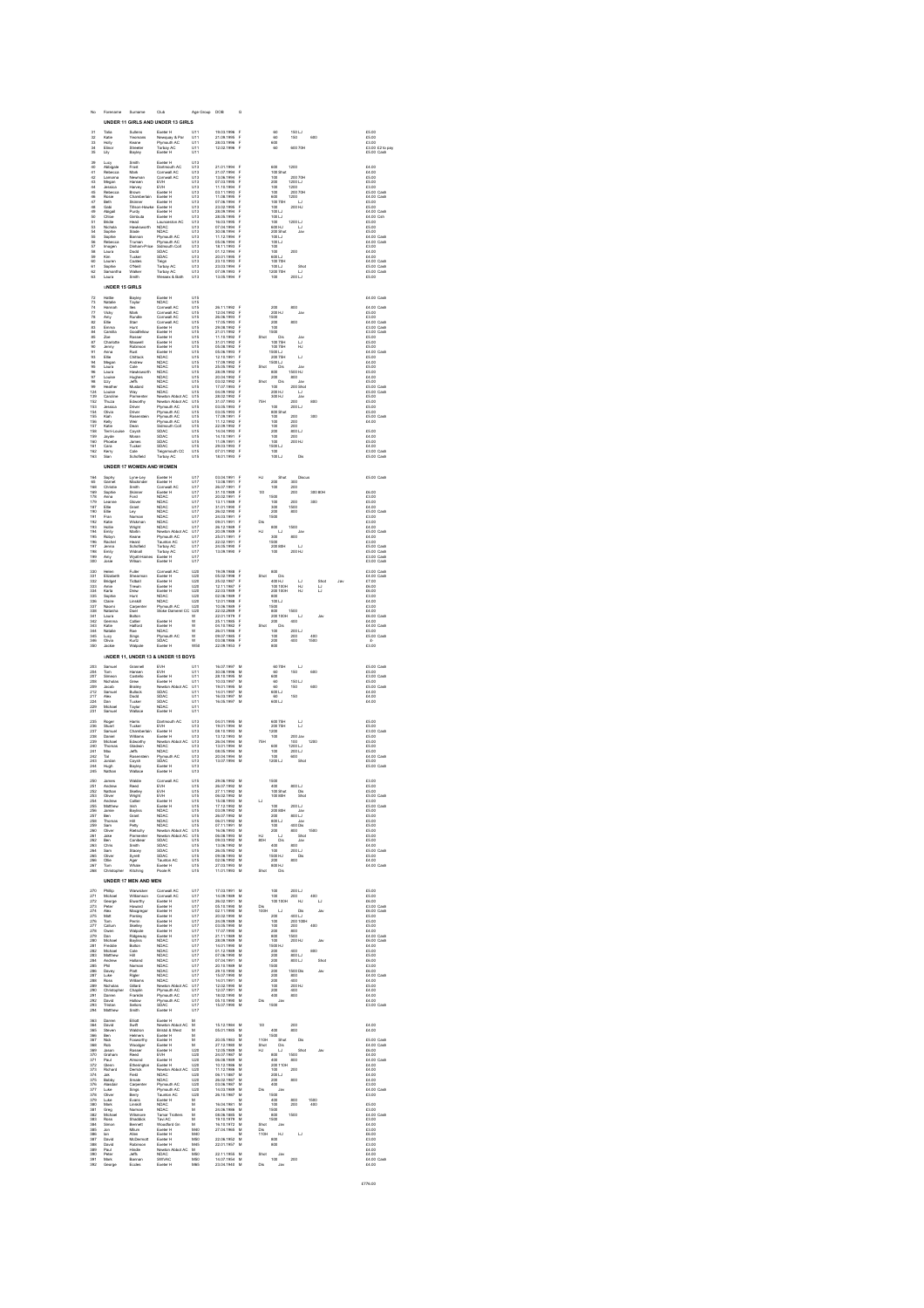| i                                                                                                                                                                                                                             |                       |                                                                                                                                                                                                                                |                                                                                                                                                                                                                                      | t:                                                                                                                                                                                                                                   |
|-------------------------------------------------------------------------------------------------------------------------------------------------------------------------------------------------------------------------------|-----------------------|--------------------------------------------------------------------------------------------------------------------------------------------------------------------------------------------------------------------------------|--------------------------------------------------------------------------------------------------------------------------------------------------------------------------------------------------------------------------------------|--------------------------------------------------------------------------------------------------------------------------------------------------------------------------------------------------------------------------------------|
|                                                                                                                                                                                                                               |                       |                                                                                                                                                                                                                                |                                                                                                                                                                                                                                      |                                                                                                                                                                                                                                      |
|                                                                                                                                                                                                                               |                       |                                                                                                                                                                                                                                |                                                                                                                                                                                                                                      |                                                                                                                                                                                                                                      |
|                                                                                                                                                                                                                               |                       |                                                                                                                                                                                                                                |                                                                                                                                                                                                                                      |                                                                                                                                                                                                                                      |
|                                                                                                                                                                                                                               |                       |                                                                                                                                                                                                                                |                                                                                                                                                                                                                                      |                                                                                                                                                                                                                                      |
|                                                                                                                                                                                                                               |                       |                                                                                                                                                                                                                                |                                                                                                                                                                                                                                      |                                                                                                                                                                                                                                      |
|                                                                                                                                                                                                                               |                       |                                                                                                                                                                                                                                |                                                                                                                                                                                                                                      |                                                                                                                                                                                                                                      |
|                                                                                                                                                                                                                               |                       |                                                                                                                                                                                                                                |                                                                                                                                                                                                                                      |                                                                                                                                                                                                                                      |
|                                                                                                                                                                                                                               |                       |                                                                                                                                                                                                                                |                                                                                                                                                                                                                                      |                                                                                                                                                                                                                                      |
|                                                                                                                                                                                                                               |                       |                                                                                                                                                                                                                                |                                                                                                                                                                                                                                      |                                                                                                                                                                                                                                      |
|                                                                                                                                                                                                                               |                       |                                                                                                                                                                                                                                |                                                                                                                                                                                                                                      |                                                                                                                                                                                                                                      |
|                                                                                                                                                                                                                               |                       |                                                                                                                                                                                                                                |                                                                                                                                                                                                                                      |                                                                                                                                                                                                                                      |
|                                                                                                                                                                                                                               |                       |                                                                                                                                                                                                                                |                                                                                                                                                                                                                                      |                                                                                                                                                                                                                                      |
|                                                                                                                                                                                                                               |                       |                                                                                                                                                                                                                                |                                                                                                                                                                                                                                      |                                                                                                                                                                                                                                      |
|                                                                                                                                                                                                                               |                       |                                                                                                                                                                                                                                |                                                                                                                                                                                                                                      |                                                                                                                                                                                                                                      |
|                                                                                                                                                                                                                               |                       |                                                                                                                                                                                                                                |                                                                                                                                                                                                                                      |                                                                                                                                                                                                                                      |
|                                                                                                                                                                                                                               |                       |                                                                                                                                                                                                                                |                                                                                                                                                                                                                                      |                                                                                                                                                                                                                                      |
|                                                                                                                                                                                                                               |                       |                                                                                                                                                                                                                                |                                                                                                                                                                                                                                      |                                                                                                                                                                                                                                      |
|                                                                                                                                                                                                                               | alla laid din 18      |                                                                                                                                                                                                                                |                                                                                                                                                                                                                                      |                                                                                                                                                                                                                                      |
|                                                                                                                                                                                                                               |                       | <b>FRAME CONFIDENT LIBER</b>                                                                                                                                                                                                   |                                                                                                                                                                                                                                      | <b>AND THE REAL PROPERTY AND SERVED AND SERVED AND SERVED AND SERVED AND SERVED AND SERVED AND SERVED AND SERVED AND SERVED AND SERVED AND SERVED AND SERVED AND SERVED AND SERVED AND SERVED AND SERVED AND SERVED AND SERVED A</b> |
|                                                                                                                                                                                                                               |                       |                                                                                                                                                                                                                                |                                                                                                                                                                                                                                      |                                                                                                                                                                                                                                      |
|                                                                                                                                                                                                                               |                       |                                                                                                                                                                                                                                |                                                                                                                                                                                                                                      |                                                                                                                                                                                                                                      |
|                                                                                                                                                                                                                               |                       |                                                                                                                                                                                                                                |                                                                                                                                                                                                                                      |                                                                                                                                                                                                                                      |
|                                                                                                                                                                                                                               |                       |                                                                                                                                                                                                                                |                                                                                                                                                                                                                                      |                                                                                                                                                                                                                                      |
|                                                                                                                                                                                                                               | $\sim$ 1111111 $\sim$ |                                                                                                                                                                                                                                |                                                                                                                                                                                                                                      |                                                                                                                                                                                                                                      |
|                                                                                                                                                                                                                               |                       |                                                                                                                                                                                                                                |                                                                                                                                                                                                                                      |                                                                                                                                                                                                                                      |
|                                                                                                                                                                                                                               |                       |                                                                                                                                                                                                                                |                                                                                                                                                                                                                                      |                                                                                                                                                                                                                                      |
|                                                                                                                                                                                                                               |                       |                                                                                                                                                                                                                                |                                                                                                                                                                                                                                      |                                                                                                                                                                                                                                      |
|                                                                                                                                                                                                                               |                       |                                                                                                                                                                                                                                |                                                                                                                                                                                                                                      |                                                                                                                                                                                                                                      |
|                                                                                                                                                                                                                               |                       |                                                                                                                                                                                                                                |                                                                                                                                                                                                                                      |                                                                                                                                                                                                                                      |
|                                                                                                                                                                                                                               |                       |                                                                                                                                                                                                                                |                                                                                                                                                                                                                                      |                                                                                                                                                                                                                                      |
|                                                                                                                                                                                                                               |                       |                                                                                                                                                                                                                                |                                                                                                                                                                                                                                      |                                                                                                                                                                                                                                      |
|                                                                                                                                                                                                                               |                       |                                                                                                                                                                                                                                |                                                                                                                                                                                                                                      |                                                                                                                                                                                                                                      |
|                                                                                                                                                                                                                               |                       |                                                                                                                                                                                                                                |                                                                                                                                                                                                                                      |                                                                                                                                                                                                                                      |
|                                                                                                                                                                                                                               |                       |                                                                                                                                                                                                                                |                                                                                                                                                                                                                                      |                                                                                                                                                                                                                                      |
|                                                                                                                                                                                                                               |                       |                                                                                                                                                                                                                                |                                                                                                                                                                                                                                      |                                                                                                                                                                                                                                      |
|                                                                                                                                                                                                                               |                       |                                                                                                                                                                                                                                |                                                                                                                                                                                                                                      |                                                                                                                                                                                                                                      |
|                                                                                                                                                                                                                               |                       |                                                                                                                                                                                                                                |                                                                                                                                                                                                                                      |                                                                                                                                                                                                                                      |
|                                                                                                                                                                                                                               |                       | The contract of the contract of the contract of the contract of the contract of the contract of the contract of the contract of the contract of the contract of the contract of the contract of the contract of the contract o |                                                                                                                                                                                                                                      |                                                                                                                                                                                                                                      |
|                                                                                                                                                                                                                               |                       |                                                                                                                                                                                                                                |                                                                                                                                                                                                                                      |                                                                                                                                                                                                                                      |
|                                                                                                                                                                                                                               |                       |                                                                                                                                                                                                                                |                                                                                                                                                                                                                                      |                                                                                                                                                                                                                                      |
|                                                                                                                                                                                                                               |                       |                                                                                                                                                                                                                                |                                                                                                                                                                                                                                      |                                                                                                                                                                                                                                      |
|                                                                                                                                                                                                                               |                       |                                                                                                                                                                                                                                |                                                                                                                                                                                                                                      |                                                                                                                                                                                                                                      |
|                                                                                                                                                                                                                               |                       | <b>THE LIST LIST LINE</b>                                                                                                                                                                                                      |                                                                                                                                                                                                                                      |                                                                                                                                                                                                                                      |
|                                                                                                                                                                                                                               |                       |                                                                                                                                                                                                                                |                                                                                                                                                                                                                                      |                                                                                                                                                                                                                                      |
|                                                                                                                                                                                                                               |                       |                                                                                                                                                                                                                                |                                                                                                                                                                                                                                      |                                                                                                                                                                                                                                      |
|                                                                                                                                                                                                                               |                       |                                                                                                                                                                                                                                |                                                                                                                                                                                                                                      |                                                                                                                                                                                                                                      |
|                                                                                                                                                                                                                               |                       |                                                                                                                                                                                                                                |                                                                                                                                                                                                                                      |                                                                                                                                                                                                                                      |
|                                                                                                                                                                                                                               |                       |                                                                                                                                                                                                                                |                                                                                                                                                                                                                                      |                                                                                                                                                                                                                                      |
|                                                                                                                                                                                                                               |                       | $\equiv$                                                                                                                                                                                                                       |                                                                                                                                                                                                                                      |                                                                                                                                                                                                                                      |
|                                                                                                                                                                                                                               |                       |                                                                                                                                                                                                                                |                                                                                                                                                                                                                                      |                                                                                                                                                                                                                                      |
|                                                                                                                                                                                                                               |                       |                                                                                                                                                                                                                                |                                                                                                                                                                                                                                      |                                                                                                                                                                                                                                      |
|                                                                                                                                                                                                                               |                       |                                                                                                                                                                                                                                |                                                                                                                                                                                                                                      |                                                                                                                                                                                                                                      |
|                                                                                                                                                                                                                               |                       |                                                                                                                                                                                                                                |                                                                                                                                                                                                                                      |                                                                                                                                                                                                                                      |
|                                                                                                                                                                                                                               |                       |                                                                                                                                                                                                                                |                                                                                                                                                                                                                                      |                                                                                                                                                                                                                                      |
|                                                                                                                                                                                                                               |                       |                                                                                                                                                                                                                                |                                                                                                                                                                                                                                      |                                                                                                                                                                                                                                      |
|                                                                                                                                                                                                                               |                       |                                                                                                                                                                                                                                |                                                                                                                                                                                                                                      |                                                                                                                                                                                                                                      |
|                                                                                                                                                                                                                               |                       |                                                                                                                                                                                                                                |                                                                                                                                                                                                                                      |                                                                                                                                                                                                                                      |
|                                                                                                                                                                                                                               |                       |                                                                                                                                                                                                                                | <b>The Contract of Contract Contract Contract Contract Contract Contract Contract Contract Contract Contract Contract Contract Contract Contract Contract Contract Contract Contract Contract Contract Contract Contract Contrac</b> |                                                                                                                                                                                                                                      |
|                                                                                                                                                                                                                               |                       |                                                                                                                                                                                                                                |                                                                                                                                                                                                                                      |                                                                                                                                                                                                                                      |
|                                                                                                                                                                                                                               |                       |                                                                                                                                                                                                                                |                                                                                                                                                                                                                                      |                                                                                                                                                                                                                                      |
|                                                                                                                                                                                                                               |                       |                                                                                                                                                                                                                                |                                                                                                                                                                                                                                      |                                                                                                                                                                                                                                      |
|                                                                                                                                                                                                                               |                       |                                                                                                                                                                                                                                |                                                                                                                                                                                                                                      |                                                                                                                                                                                                                                      |
|                                                                                                                                                                                                                               |                       |                                                                                                                                                                                                                                |                                                                                                                                                                                                                                      |                                                                                                                                                                                                                                      |
|                                                                                                                                                                                                                               |                       |                                                                                                                                                                                                                                |                                                                                                                                                                                                                                      |                                                                                                                                                                                                                                      |
|                                                                                                                                                                                                                               |                       |                                                                                                                                                                                                                                |                                                                                                                                                                                                                                      |                                                                                                                                                                                                                                      |
|                                                                                                                                                                                                                               |                       |                                                                                                                                                                                                                                |                                                                                                                                                                                                                                      |                                                                                                                                                                                                                                      |
|                                                                                                                                                                                                                               |                       |                                                                                                                                                                                                                                |                                                                                                                                                                                                                                      |                                                                                                                                                                                                                                      |
|                                                                                                                                                                                                                               |                       |                                                                                                                                                                                                                                |                                                                                                                                                                                                                                      |                                                                                                                                                                                                                                      |
|                                                                                                                                                                                                                               |                       |                                                                                                                                                                                                                                |                                                                                                                                                                                                                                      |                                                                                                                                                                                                                                      |
|                                                                                                                                                                                                                               |                       |                                                                                                                                                                                                                                |                                                                                                                                                                                                                                      | 111111                                                                                                                                                                                                                               |
|                                                                                                                                                                                                                               |                       |                                                                                                                                                                                                                                |                                                                                                                                                                                                                                      |                                                                                                                                                                                                                                      |
|                                                                                                                                                                                                                               |                       |                                                                                                                                                                                                                                |                                                                                                                                                                                                                                      |                                                                                                                                                                                                                                      |
|                                                                                                                                                                                                                               |                       |                                                                                                                                                                                                                                |                                                                                                                                                                                                                                      |                                                                                                                                                                                                                                      |
|                                                                                                                                                                                                                               |                       |                                                                                                                                                                                                                                |                                                                                                                                                                                                                                      |                                                                                                                                                                                                                                      |
|                                                                                                                                                                                                                               |                       | 111111111                                                                                                                                                                                                                      |                                                                                                                                                                                                                                      |                                                                                                                                                                                                                                      |
|                                                                                                                                                                                                                               |                       |                                                                                                                                                                                                                                |                                                                                                                                                                                                                                      |                                                                                                                                                                                                                                      |
|                                                                                                                                                                                                                               |                       |                                                                                                                                                                                                                                |                                                                                                                                                                                                                                      |                                                                                                                                                                                                                                      |
|                                                                                                                                                                                                                               |                       |                                                                                                                                                                                                                                |                                                                                                                                                                                                                                      |                                                                                                                                                                                                                                      |
|                                                                                                                                                                                                                               |                       |                                                                                                                                                                                                                                |                                                                                                                                                                                                                                      |                                                                                                                                                                                                                                      |
|                                                                                                                                                                                                                               |                       |                                                                                                                                                                                                                                |                                                                                                                                                                                                                                      |                                                                                                                                                                                                                                      |
|                                                                                                                                                                                                                               |                       |                                                                                                                                                                                                                                |                                                                                                                                                                                                                                      |                                                                                                                                                                                                                                      |
|                                                                                                                                                                                                                               |                       |                                                                                                                                                                                                                                |                                                                                                                                                                                                                                      |                                                                                                                                                                                                                                      |
|                                                                                                                                                                                                                               |                       |                                                                                                                                                                                                                                |                                                                                                                                                                                                                                      |                                                                                                                                                                                                                                      |
|                                                                                                                                                                                                                               |                       |                                                                                                                                                                                                                                |                                                                                                                                                                                                                                      |                                                                                                                                                                                                                                      |
|                                                                                                                                                                                                                               |                       |                                                                                                                                                                                                                                |                                                                                                                                                                                                                                      |                                                                                                                                                                                                                                      |
|                                                                                                                                                                                                                               |                       |                                                                                                                                                                                                                                |                                                                                                                                                                                                                                      |                                                                                                                                                                                                                                      |
|                                                                                                                                                                                                                               |                       |                                                                                                                                                                                                                                |                                                                                                                                                                                                                                      |                                                                                                                                                                                                                                      |
|                                                                                                                                                                                                                               |                       | the contract of the contract of the contract of the contract of the contract of the contract of the contract of the contract of the contract of the contract of the contract of the contract of the contract of the contract o |                                                                                                                                                                                                                                      |                                                                                                                                                                                                                                      |
|                                                                                                                                                                                                                               |                       |                                                                                                                                                                                                                                |                                                                                                                                                                                                                                      |                                                                                                                                                                                                                                      |
|                                                                                                                                                                                                                               |                       |                                                                                                                                                                                                                                |                                                                                                                                                                                                                                      |                                                                                                                                                                                                                                      |
|                                                                                                                                                                                                                               |                       | in i m                                                                                                                                                                                                                         |                                                                                                                                                                                                                                      |                                                                                                                                                                                                                                      |
|                                                                                                                                                                                                                               |                       |                                                                                                                                                                                                                                |                                                                                                                                                                                                                                      |                                                                                                                                                                                                                                      |
|                                                                                                                                                                                                                               |                       |                                                                                                                                                                                                                                |                                                                                                                                                                                                                                      |                                                                                                                                                                                                                                      |
|                                                                                                                                                                                                                               |                       |                                                                                                                                                                                                                                |                                                                                                                                                                                                                                      |                                                                                                                                                                                                                                      |
|                                                                                                                                                                                                                               |                       |                                                                                                                                                                                                                                |                                                                                                                                                                                                                                      |                                                                                                                                                                                                                                      |
|                                                                                                                                                                                                                               |                       |                                                                                                                                                                                                                                |                                                                                                                                                                                                                                      |                                                                                                                                                                                                                                      |
|                                                                                                                                                                                                                               |                       |                                                                                                                                                                                                                                |                                                                                                                                                                                                                                      |                                                                                                                                                                                                                                      |
|                                                                                                                                                                                                                               |                       |                                                                                                                                                                                                                                |                                                                                                                                                                                                                                      |                                                                                                                                                                                                                                      |
|                                                                                                                                                                                                                               |                       | 1119 Inn 11111 1111 1111 Inn 1                                                                                                                                                                                                 |                                                                                                                                                                                                                                      |                                                                                                                                                                                                                                      |
|                                                                                                                                                                                                                               |                       |                                                                                                                                                                                                                                | and a series of the contract of the contract of the contract of the contract of the contract of the contract of the contract of the contract of the contract of the contract of the contract of the contract of the contract o       |                                                                                                                                                                                                                                      |
|                                                                                                                                                                                                                               |                       |                                                                                                                                                                                                                                |                                                                                                                                                                                                                                      |                                                                                                                                                                                                                                      |
|                                                                                                                                                                                                                               |                       |                                                                                                                                                                                                                                |                                                                                                                                                                                                                                      |                                                                                                                                                                                                                                      |
|                                                                                                                                                                                                                               |                       |                                                                                                                                                                                                                                |                                                                                                                                                                                                                                      |                                                                                                                                                                                                                                      |
|                                                                                                                                                                                                                               | E                     |                                                                                                                                                                                                                                |                                                                                                                                                                                                                                      |                                                                                                                                                                                                                                      |
| 【】】 【 】 】 【 】 】 【 】 】 【 】 】 【 】 】 【 】 】 【 】 】 【 】 】 【 】 】 【 】 】 【 】 】 【 】 】 【 】 【 】 】 【 】 】 【 】 】 【 】 】 【 】 】 【 】 】 【 】 】 【 】 】 【 】 】 【 】 】 【 】 】 【 】 】 【 】 】 【 】 】 【 】 】 【 】 】 【 】 】 【 】 】 【 】 】 【 】 】 【 】 】 【 】 】 【 】 【 】 】 |                       | <b>Fine Marketing Life</b>                                                                                                                                                                                                     |                                                                                                                                                                                                                                      | u a constant de la constant de la constant de la constant de la constant de la constant de la constant de la constant de la constant de la constant de la constant de la constant de la constant de la constant de la constant       |
|                                                                                                                                                                                                                               |                       |                                                                                                                                                                                                                                |                                                                                                                                                                                                                                      |                                                                                                                                                                                                                                      |
|                                                                                                                                                                                                                               |                       |                                                                                                                                                                                                                                |                                                                                                                                                                                                                                      |                                                                                                                                                                                                                                      |
|                                                                                                                                                                                                                               |                       |                                                                                                                                                                                                                                |                                                                                                                                                                                                                                      |                                                                                                                                                                                                                                      |
|                                                                                                                                                                                                                               |                       |                                                                                                                                                                                                                                |                                                                                                                                                                                                                                      |                                                                                                                                                                                                                                      |
|                                                                                                                                                                                                                               |                       |                                                                                                                                                                                                                                |                                                                                                                                                                                                                                      |                                                                                                                                                                                                                                      |
|                                                                                                                                                                                                                               |                       |                                                                                                                                                                                                                                |                                                                                                                                                                                                                                      | ====== == == === === ==                                                                                                                                                                                                              |
|                                                                                                                                                                                                                               |                       |                                                                                                                                                                                                                                |                                                                                                                                                                                                                                      |                                                                                                                                                                                                                                      |

11.00 70 m Hurdles U11 Girls Wind 0.0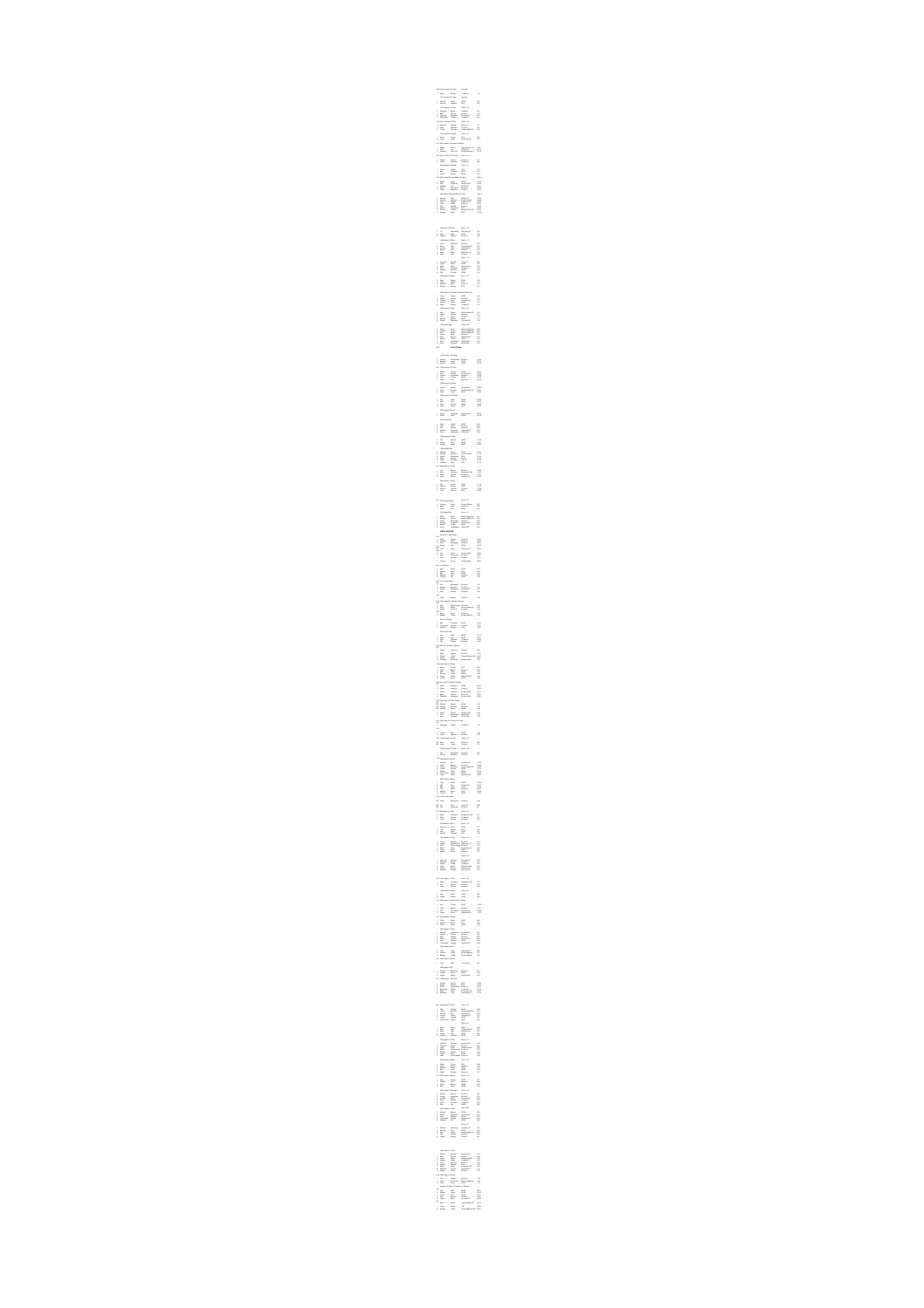ւմ երա առաջանական համար համար է համար համար կարող է համար համար համար կարող է համար համար համար համար համար հա<br>11 դեպքին համար համար համար համար համար համար համար համար համար համար համար համար համար համար համար համար համա Rosser Woodger Jeffs Torbay AC Linskill Trewin Torbay AC Jeffs Rosser Sian<br>Coyshi Conibear Bayliss Sullens Grannell Coysh Kitching Skelley Parmenter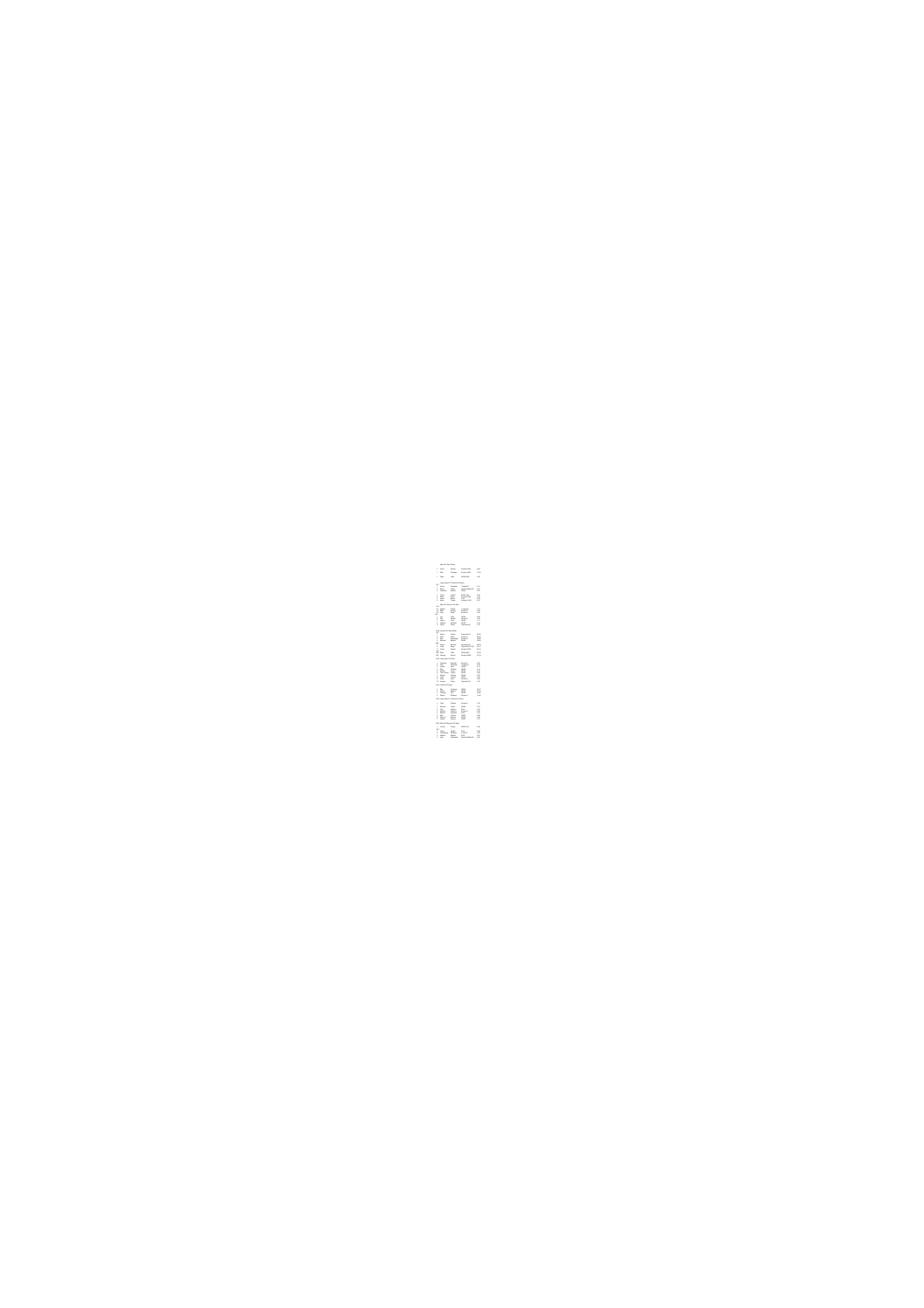#### FIELD

#### 10.15 Discus U17 Men & Men

| 274 | Alex        | Macgregor | Exeter H    | U17 |
|-----|-------------|-----------|-------------|-----|
| 292 | David       | Hollow    | Plymouth AC | U17 |
| 286 | Davey       | Platt     | <b>NDAC</b> | u17 |
| 273 | Peter       | Howard    | Exeter H    | U17 |
| 377 | Luke        | Sings     | Plymouth AC | U20 |
| 392 | George      | Eccles    | Exeter H    | M65 |
| 385 | Jon         | Milum     | Exeter H    | M40 |
| 368 | Rob         | Woodger   | Exeter H    | М   |
| 367 | <b>Nick</b> | Foxworthy | Exeter H    | М   |

# LJU15 Boys

| 251 | Andrew  | Reed      | <b>EVH</b>      |
|-----|---------|-----------|-----------------|
| 257 | Ben     | Grant     | <b>NDAC</b>     |
| 261 | Jake    | Parmenter | Newton Abbot AC |
| 254 | Andrew  | Collier   | Exeter H        |
| 258 | Thomas  | Hill      | <b>NDAC</b>     |
| 264 | Sam     | Stacey    | <b>SDAC</b>     |
| 255 | Matthew | Irish     | Exeter H        |

#### LJ U17 Men &Men

| 283 | Matthew | Hill      | <b>NDAC</b> | U <sub>17</sub> |
|-----|---------|-----------|-------------|-----------------|
| 275 | Matt    | Parsley   | Exeter H    | U17             |
| 270 | Phillip | Warwicker | Cornwall AC | U17             |
| 284 | Andrew  | Holland   | <b>NDAC</b> | U17             |
| 272 | George  | Elworthy  | Exeter H    | U17             |
| 274 | Alex    | Macgregor | Exeter H    | U17             |
| 374 | Jak     | Field     | <b>NDAC</b> | U <sub>20</sub> |
| 386 | lan     | Allen     | Exeter H    |                 |
| 369 | Jason   | Rosser    | Exeter H    | U <sub>20</sub> |

## High Jump U17 Women & Women

| 164 | Sophy          | Lyne-Ley | Exeter H         | U17             |
|-----|----------------|----------|------------------|-----------------|
| 198 | Emily          | Widnall  | <b>Torbay AC</b> | U <sub>17</sub> |
| 194 | Emily          | Martin   | Newton Abbot AC  | U <sub>17</sub> |
| 332 | <b>Bridget</b> | Tidball  | Exeter H/Brunel  | U20             |
| 333 | Amie           | Trewin   | Exeter H         | U <sub>20</sub> |
| 334 | Karla          | Drew     | Exeter H         | U <sub>20</sub> |

# 11.30 Javelin U15 Girls, U17 Women & Women

| 54  | Sophie   | Slade     | <b>NDAC</b>     | U13             |
|-----|----------|-----------|-----------------|-----------------|
| 95  | Laura    | Cole      | <b>NDAC</b>     |                 |
| 77  | Vicky    | Mark      | Cornwall AC     | U <sub>15</sub> |
| 98  | Izzv     | Jeffs     | <b>NDAC</b>     | U <sub>15</sub> |
| 139 | Caroline | Parmenter | Newton Abbot AC | U15             |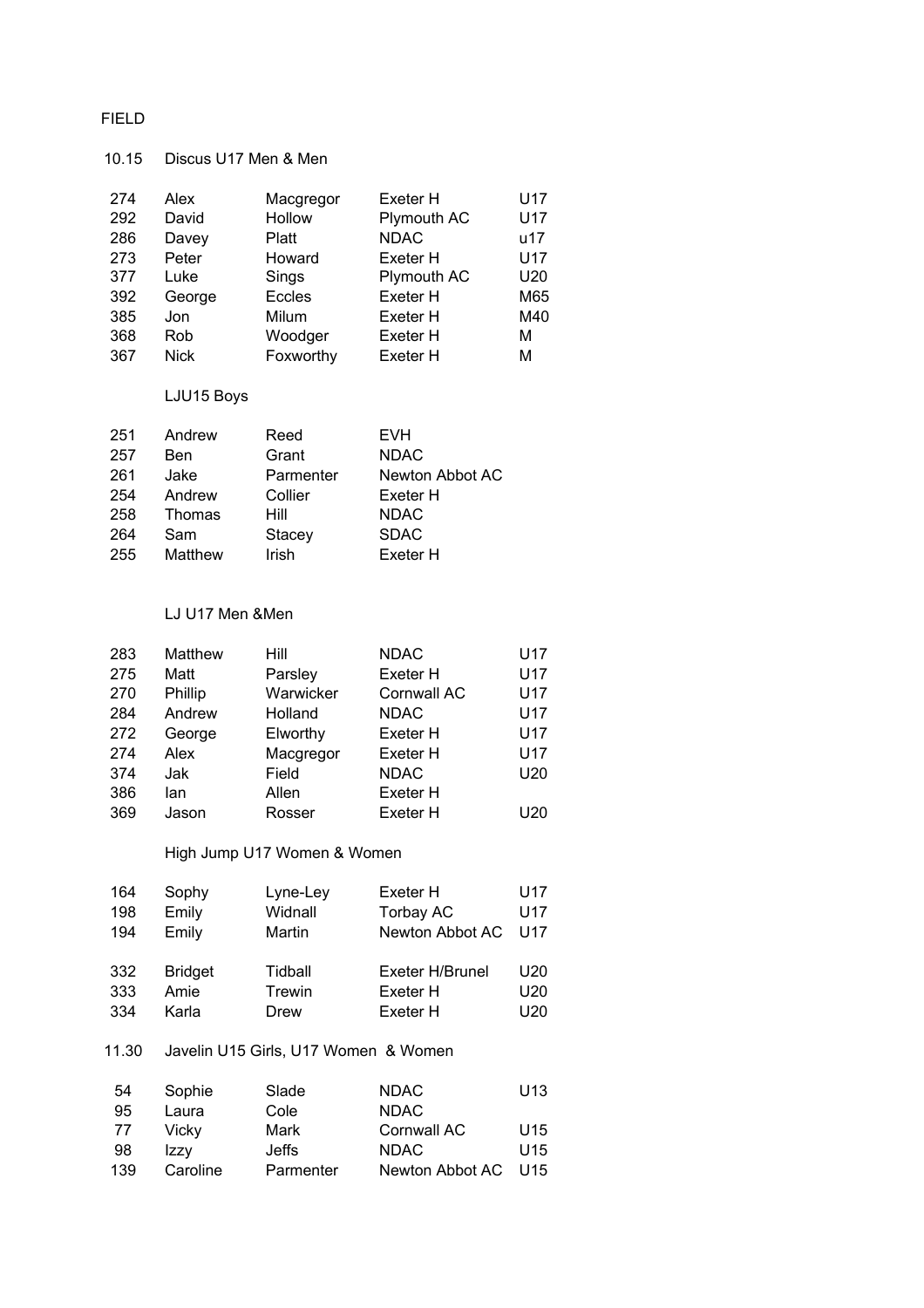| 85<br>194<br>332<br>341                | Zoe<br>Emily<br><b>Bridget</b><br>Laura                 | Rosser<br>Martin<br>Tidball<br><b>Bolton</b>                         | Exeter H<br>Newton Abbot AC<br>Exeter H/Brunel                                | U <sub>17</sub><br>U20<br>w                  |
|----------------------------------------|---------------------------------------------------------|----------------------------------------------------------------------|-------------------------------------------------------------------------------|----------------------------------------------|
|                                        | Shot U17 Men & Men                                      |                                                                      |                                                                               |                                              |
| 284<br>384<br>390<br>369<br>368<br>367 | Andrew<br>Simon<br>Peter<br>Jason<br>Rob<br><b>Nick</b> | Holland<br><b>Bennett</b><br>Jeffs<br>Rosser<br>Woodger<br>Foxworthy | <b>NDAC</b><br>Woodford Gn<br><b>NDAC</b><br>Exeter H<br>Exeter H<br>Exeter H | U17<br>м<br>M50<br>U <sub>20</sub><br>м<br>м |

# Long Jump U13 Girls

| Kim           | Tucker         | <b>SDAC</b>              |
|---------------|----------------|--------------------------|
| <b>Bridie</b> | Head           | Launceston AC            |
| Megan         | Hansen         | EVH                      |
| Rebecca       | Truman         | <b>Plymouth AC</b>       |
| Sophie        | Bannan         | Plymouth AC              |
| Laura         | Smith          | $\cdot$<br>Wessex & Bath |
| <b>Beth</b>   | <b>Skinner</b> | Exeter H                 |
| Sophie        | O'Neill        | Torbay AC                |
| Nichola       | Hawksworth     | <b>NDAC</b>              |
| Abigail       | Purdy          | Exeter H                 |
| Chloe         | Gimbuta        | Exeter H                 |
|               |                |                          |

# High Jump U13 Boys & U15 Boys

| 261 | Jake   | Parmenter | Newton Abbot AC U15 |     |
|-----|--------|-----------|---------------------|-----|
| 265 | Oliver | Syrett    | <b>SDAC</b>         | u15 |
| 267 | Tom    | Whale     | Exeter H            | U15 |

# 13.00 Discus U15 Girls & U15 Boys

| 259 | Sam        | Petty        | <b>NDAC</b> | U15             |
|-----|------------|--------------|-------------|-----------------|
| 262 | <b>Ben</b> | Conibear     | <b>SDAC</b> |                 |
| 252 | Nathan     | Skelley      | <b>EVH</b>  |                 |
| 265 | Oliver     | Syrett       | <b>SDAC</b> |                 |
| 98  | Izzv       | <b>Jeffs</b> | <b>NDAC</b> | U <sub>15</sub> |
| 95  | Laura      | Cole         | <b>NDAC</b> |                 |
| 85  | Zoe        | Rosser       | Exeter H    |                 |
| 163 | Sian       | Schofield    | Torbay AC   |                 |

#### Shot U17 Women & Women

| 332 | Bridget | Tidball  | Exeter H/Brunel | U20 |
|-----|---------|----------|-----------------|-----|
| 343 | Katie   | Halford  | Exeter H        | w   |
| 164 | Sophy   | Lyne-Ley | Exeter H        | U17 |

Long Jump U13 Boys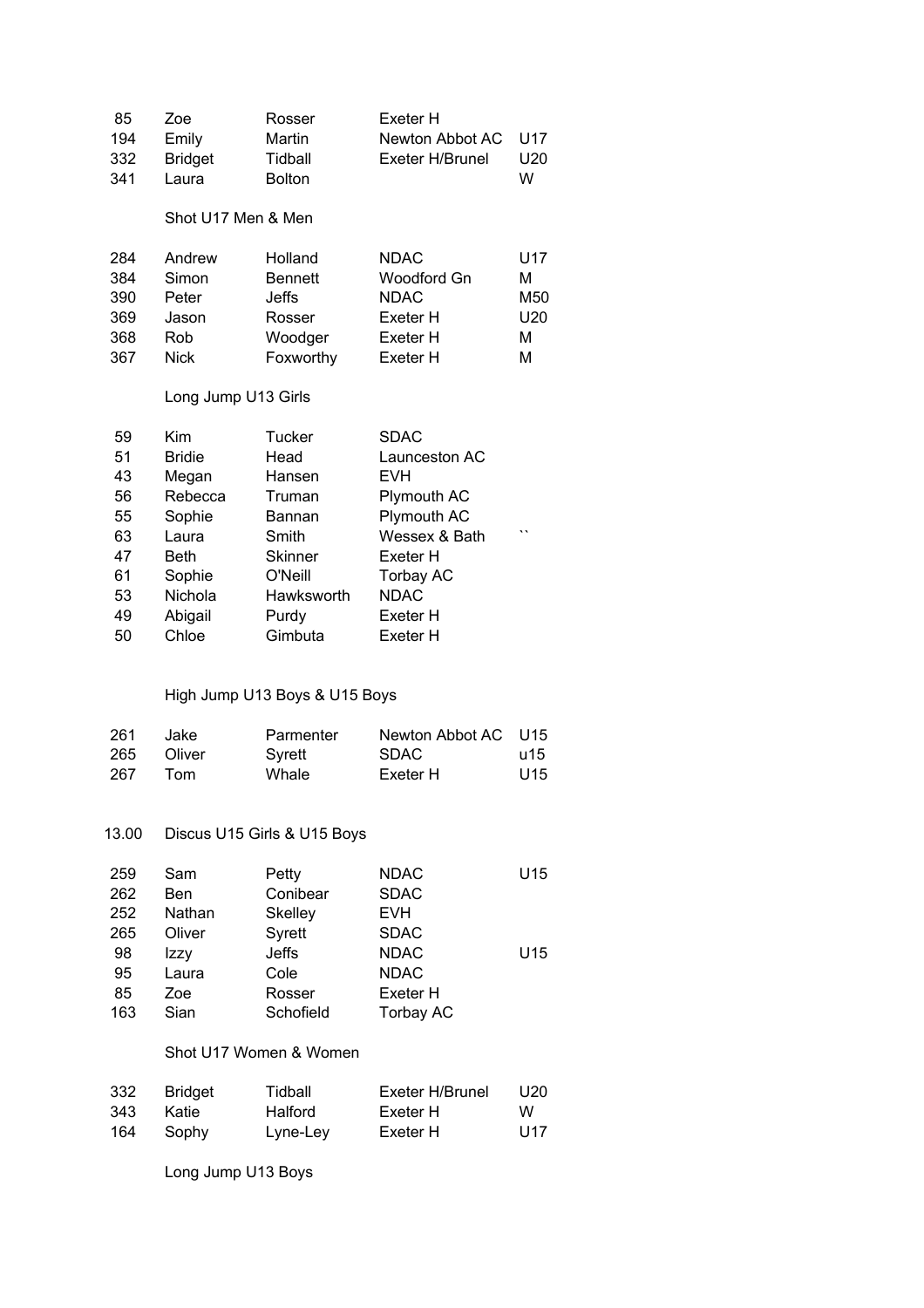| 240   | Thomas | Gladwin                  | <b>NDAC</b>  |     |
|-------|--------|--------------------------|--------------|-----|
| 243   | Jordan | Coysh                    | <b>SDAC</b>  |     |
| 235   | Roger  | Harris                   | Dartmouth AC |     |
| 241   | Max    | Jeffs                    | <b>NDAC</b>  |     |
| 236   | Stuart | Tucker                   | EVH          |     |
| 14.00 |        | Discus U17 Women & Women |              |     |
|       |        |                          |              |     |
| 164   | Sophy  | Lyne-Ley                 | Exeter H     | U17 |
| 192   | Katie  | Wickman                  | <b>NDAC</b>  | U17 |
| 343   | Katie  | Halford                  | Exeter H     | w   |

## High Jump U17 Men & Men

| 281 | Freddie     | <b>Bolton</b>  | <b>NDAC</b>     | U17             |
|-----|-------------|----------------|-----------------|-----------------|
| 289 | <b>Nick</b> | Gillard        | Newton Abbot AC | U17             |
| 280 | Michael     | <b>Bayliss</b> | <b>NDAC</b>     | U17             |
| 272 | George      | Elworthy       | Exeter H        | U <sub>17</sub> |
| 386 | lan         | Allen          | Exeter H        | M40             |
| 369 | Jason       | Rosser         | Exeter H        | U20             |

# 14.15 High Jump U13 Girls & U15 Girls

| 48  | Gabi     | Tillson-Hawke Exeter H |           | U <sub>13</sub> |
|-----|----------|------------------------|-----------|-----------------|
| -53 | Nichola. | Hawksworth             | NDAC.     | U <sub>13</sub> |
| -62 | Samantha | Walker                 | Torbay AC | U13             |

| Laura    | Hawksworth | <b>NDAC</b>     | U15             |
|----------|------------|-----------------|-----------------|
| Vicky    | Mark       | Cornwall AC     | U <sub>15</sub> |
| Phoebe   | James      | <b>SDAC</b>     | U <sub>15</sub> |
| Caroline | Parmenter  | Newton Abbot AC | U15             |
| Jenny    | Robinson   | Exeter H        | U15             |
| Louise   | Wav        | <b>NDAC</b>     | U <sub>15</sub> |
|          |            |                 |                 |

#### 14.30 Javelin U17 Men & Men

| 280 | Michael | <b>Bayliss</b> | <b>NDAC</b> | U17             |
|-----|---------|----------------|-------------|-----------------|
| 274 | Alex    | Macgregor      | Exeter H    | U17             |
| 286 | Davey   | Platt          | <b>NDAC</b> | u17             |
| 292 | David   | Hollow         | Plymouth AC | U17             |
| 377 | Luke    | Sings          | Plymouth AC | U <sub>20</sub> |
| 384 | Simon   | <b>Bennett</b> | Woodford Gn | м               |
| 390 | Peter   | Jeffs          | <b>NDAC</b> | M <sub>50</sub> |
| 392 | George  | Eccles         | Exeter H    | M65             |
| 369 | Jason   | Rosser         | Exeter H    | U20             |

Long Jump U17 Women & Women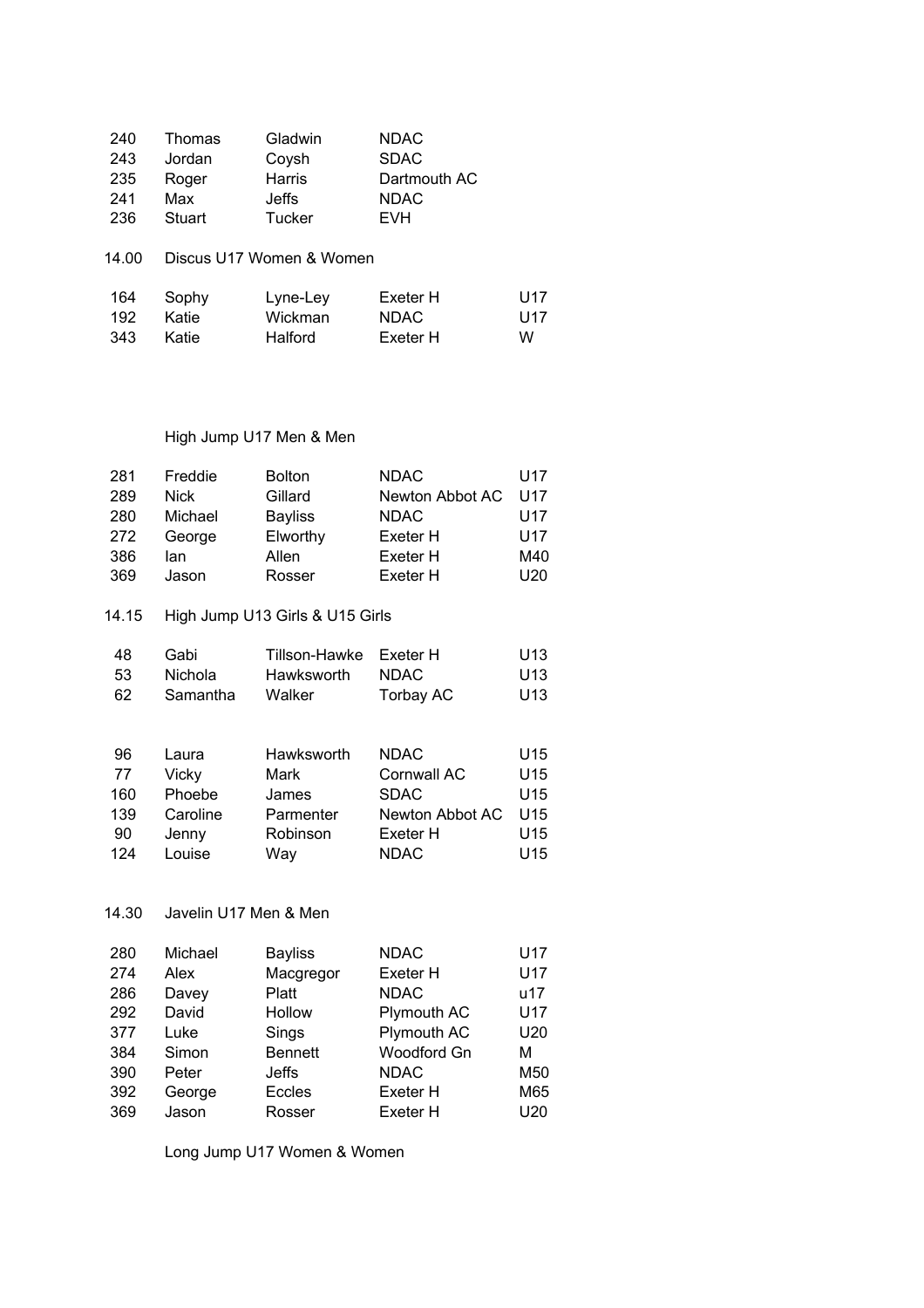| 197<br>194<br>332<br>333<br>336<br>341<br>344<br>334    | Jenna<br>Emily<br><b>Bridget</b><br>Amie<br>Claire<br>Laura<br><b>Natalie</b><br>Karla   | Schofield<br>Martin<br>Tidball<br>Trewin<br>Linskill<br><b>Bolton</b><br>Roe<br>Drew                 | <b>Torbay AC</b><br>Newton Abbot AC<br>Exeter H/Brunel<br>Exeter H<br><b>NDAC</b><br><b>NDAC</b><br>Exeter H                       | U17<br>U17<br>U20<br>U20<br>U20<br>W<br>W<br>U20 |
|---------------------------------------------------------|------------------------------------------------------------------------------------------|------------------------------------------------------------------------------------------------------|------------------------------------------------------------------------------------------------------------------------------------|--------------------------------------------------|
|                                                         |                                                                                          | Shot U13 Girls & U15 Girls                                                                           |                                                                                                                                    |                                                  |
| 61<br>41<br>54<br>47<br>99<br>154<br>95<br>98<br>85     | Sophie<br>Rebecca<br>Sophie<br><b>Beth</b><br>Heather<br>Olivia<br>Laura<br>Izzy<br>Zoe  | O'Neill<br>Mark<br>Slade<br>Skinner<br>Mustard<br><b>Driver</b><br>Cole<br><b>Jeffs</b><br>Rosser    | <b>Torbay AC</b><br>Cornwall AC<br><b>NDAC</b><br>Exeter H<br><b>NDAC</b><br>Plymouth AC<br><b>NDAC</b><br><b>NDAC</b><br>Exeter H | U13<br>U13<br>U13<br>U15<br>U15<br>U15<br>U15    |
| 15.30                                                   | Long Jump U15 Girls                                                                      |                                                                                                      |                                                                                                                                    |                                                  |
| 91<br>161<br>94<br>158<br>153<br>124<br>87<br>93<br>163 | Anna<br>Cara<br>Megan<br>Terri-Louise<br>Jessica<br>Louise<br>Charlotte<br>Ellie<br>Sian | Rust<br><b>Tucker</b><br>Andrew<br>Coysh<br><b>Driver</b><br>Way<br>Maxwell<br>Chittock<br>Schofield | Exeter H<br><b>SDAC</b><br><b>NDAC</b><br><b>SDAC</b><br>Plymouth AC<br><b>NDAC</b><br>Exeter H<br><b>NDAC</b><br><b>Torbay AC</b> | <b>NT</b>                                        |
|                                                         | Javelin U15 Boys                                                                         |                                                                                                      |                                                                                                                                    |                                                  |
| 258<br>262<br>256<br>238.0                              | Thomas<br>Ben<br>Jamie<br>Daniel                                                         | Hill<br>Conibear<br><b>Bayliss</b><br><b>Williams</b>                                                | NDAC<br><b>SDAC</b><br><b>NDAC</b><br>Exeter H                                                                                     |                                                  |
|                                                         |                                                                                          | Long Jump U11 Girls & U11 Boys                                                                       |                                                                                                                                    |                                                  |
| 31                                                      | Talia                                                                                    | <b>Sullens</b>                                                                                       | Exeter H                                                                                                                           |                                                  |
| 203<br>212<br>208<br>224                                | Samuel<br>Samuel<br>Nicholas<br>Dan                                                      | Grannell<br><b>Bullock</b><br>Grew<br>Tucker                                                         | <b>EVH</b><br><b>SDAC</b><br>Exeter H<br><b>SDAC</b>                                                                               |                                                  |
|                                                         |                                                                                          | Shot U13 Boys & U15 Boys                                                                             |                                                                                                                                    |                                                  |
| 243                                                     | Jordan                                                                                   | Coysh                                                                                                | <b>SDAC</b>                                                                                                                        | U13                                              |
| 261                                                     | Jake                                                                                     | Parmenter                                                                                            | Newton Abbot AC                                                                                                                    | U15                                              |